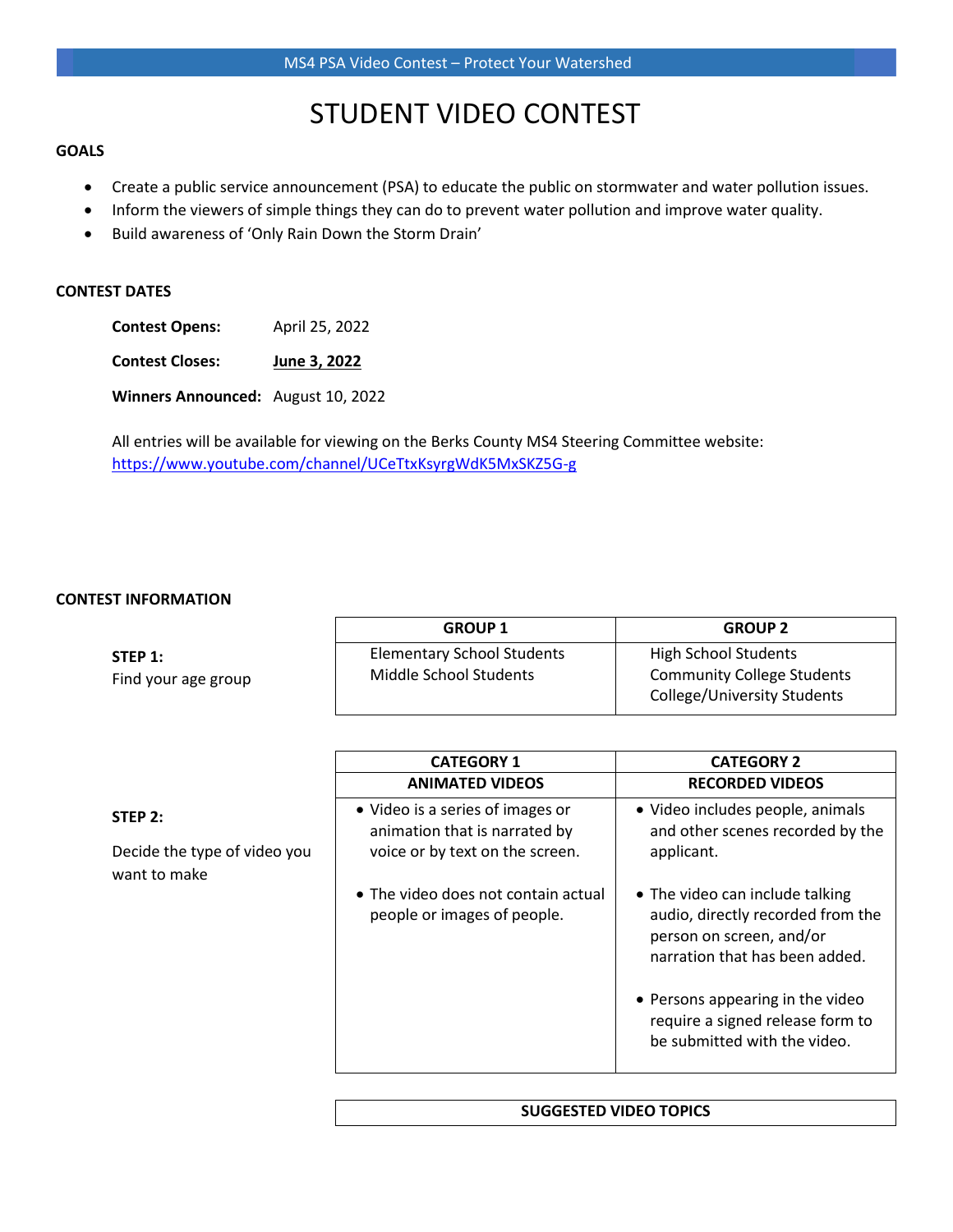#### **STEP 3:**

Pick a topic

**STEP 4:**

**HAVE LOTS OF FUN!**

- What do you like best about your local Creek or Watershed
- What causes the green, Algae Blooms?
- Microplastics in our Waterways
- Why you shouldn't put grass clippings into the street

# STUDENT VIDEO CONTEST

#### **CONTEST INFORMATION**

- Multiple video entries are allowed. Entries must be of different topics.
- The video should include at least one idea for a sustainable solution for improving water quality
- The video should inspire the audience to change behaviors or bad habits that cause water pollution
- Videos can be funny or serious, as long as they discuss a water quality topic and provide a solution
- **Submissions will be judged on the following criteria:**
	- o **Creativity and Originality**
	- o **Message Content**
	- o **Submission met contest rules and video requirements**

### **USE OF VIDEOS**

- Entries are to be part of a public education and outreach program on stormwater management. The videos will be posted to the Berks County MS4 Steering Committee website.
- Video entries will be made available to all of its members, which include Townships, Boroughs and School Districts in Berks County. Videos shall be used by members as educational tools to the general public.
- Cell phones, tablets and Go Pros are typical devices anticipated for use in making video clips
- Use of video editing Apps are anticipated, but not required. There are many free apps available for Android and iPhone devices.
- Applicants are to use devices they currently have available and own. The contest does not reimburse applicants for purchasing new devices, video equipment or for downloading fee based apps.

### **VIDEO REQUIREMENTS**

- Video length is two minutes (2:00) maximum
- Videos shall use the highest resolution when possible, but have a minimum resolution of:
	- o 1280x720 for 16:9 aspect ratio
	- o 640x480 for 4:3 aspect ratio
- Video format to be MPV or MOV
- Video file size is a maximum 4 GB
- The above requirements are compatible with social media site requirements, such as Facebook and YouTube

### **CONTEST RULES**

- ALL entrants must reside or attend schools within Berks County, Pennsylvania
- Entrants must complete the entry form and provide valid contact information. Entrants under the age of 18 must have a legal guardian co-sign the entry form
- If the video includes on-screen people, each person appearing in the video must fill out a contest release form.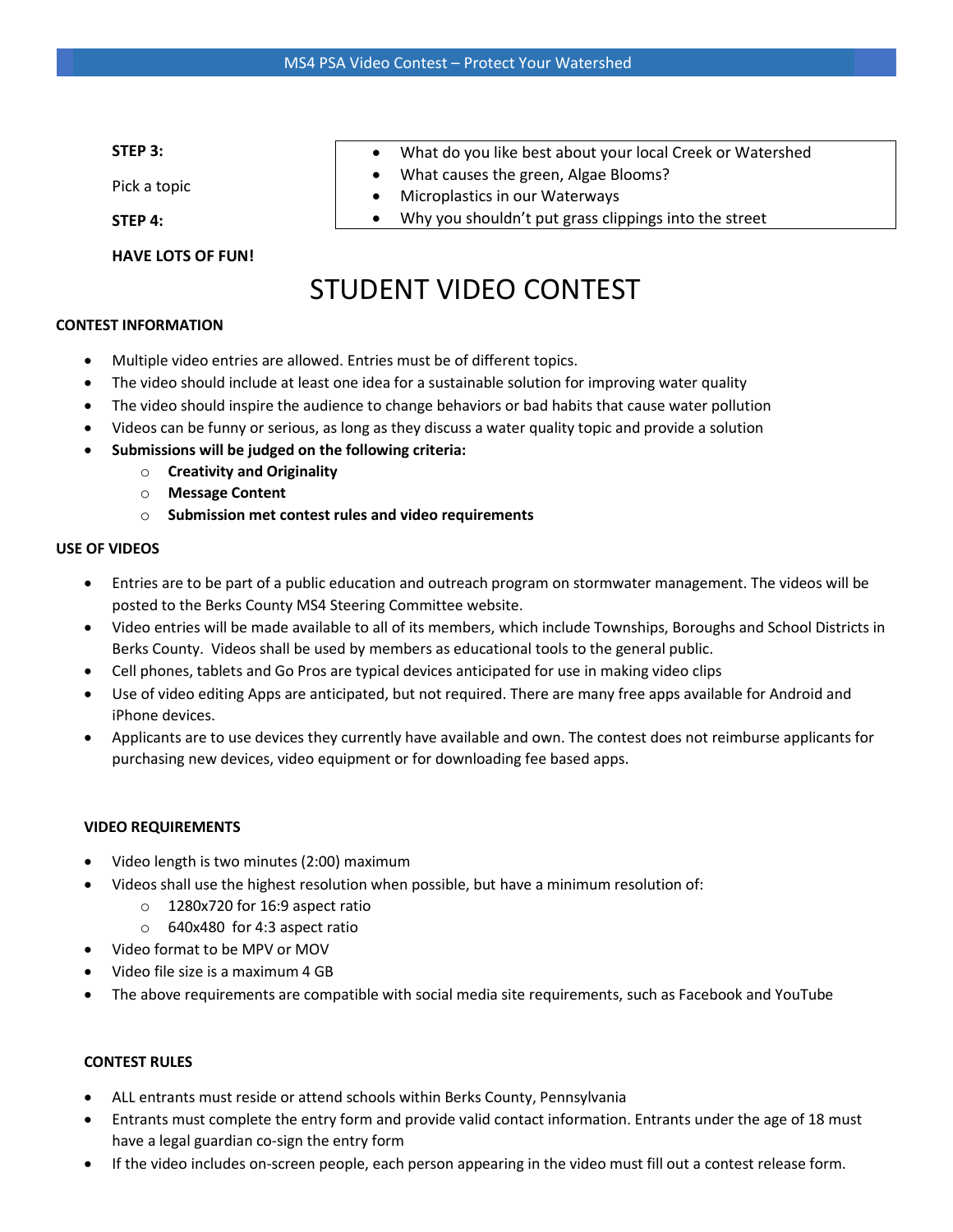- Entrants must agree to the terms and conditions, or the agreement of a legal guardian must be obtained if the entrant is a minor.
- A separate entry form must be submitted with each video submission.
- The video must be of the entrant's original creation. No copyrighted music, video, or images may be used.
- Videos may not contain violence, profanity, direct attacks on individuals or organizations.
- Entries deemed offensive will be disqualified.
- The video must not infringe on third party rights.
- Entrant further irrevocably gives the Berks County MS4 Steering Committee, their agents and assigns, the right and permission to copyright and/or publish, reproduce or otherwise use the entrant's video for educational purposes and for any other lawful purpose. Entrant hereby relinquishes all right, title and interest.

## **Before you submit your entry, check the following…**

- ✓ **All entries must be submitted by June 3, 2022**
- $\checkmark$  Did you fill out the entry form?
- $\checkmark$  Did you fill out a release form for each person appearing in your video?
- $\checkmark$  Did you provide us with all the information needed to contact you?
- $\checkmark$  Did you have fun making the video?

## **To Submit:**

1) Go to the Google link below and create a folder with your name

<https://drive.google.com/drive/folders/1L1Opr8l-Ak-TcBsGIj1-anPNBpJ8SDWE?usp=sharing>

- 2) Upload your video file and the entry form into your folder
- 3) Committee members will move the folder to a secure file location
- 4) For multiple video entries a new folder and upload is required for each submission

The PSA videos will be made available to Berks County MS4 Steering Committee members for posting on websites, social media (Facebook), school districts and to watershed organization uses. Credit will be given to the author(s).

### **QUESTIONS OR ISSUES WITH UPLOADING YOUR VIDEO ENTRY**

Send an email to one of the contacts listed below. We will help answer any questions and assist you in getting entries uploaded.

**Christine Mildner Ashley Showers** 

**Berks County MS4 Steering Committee** [ashowers@countyofberks.com](mailto:ashowers@countyofberks.com) [cmildner@barryisett.com](mailto:cmildner@barryisett.com)

*Vice Chairperson, Assistant Director, Berks Planning Commission*

FILES UPLOAD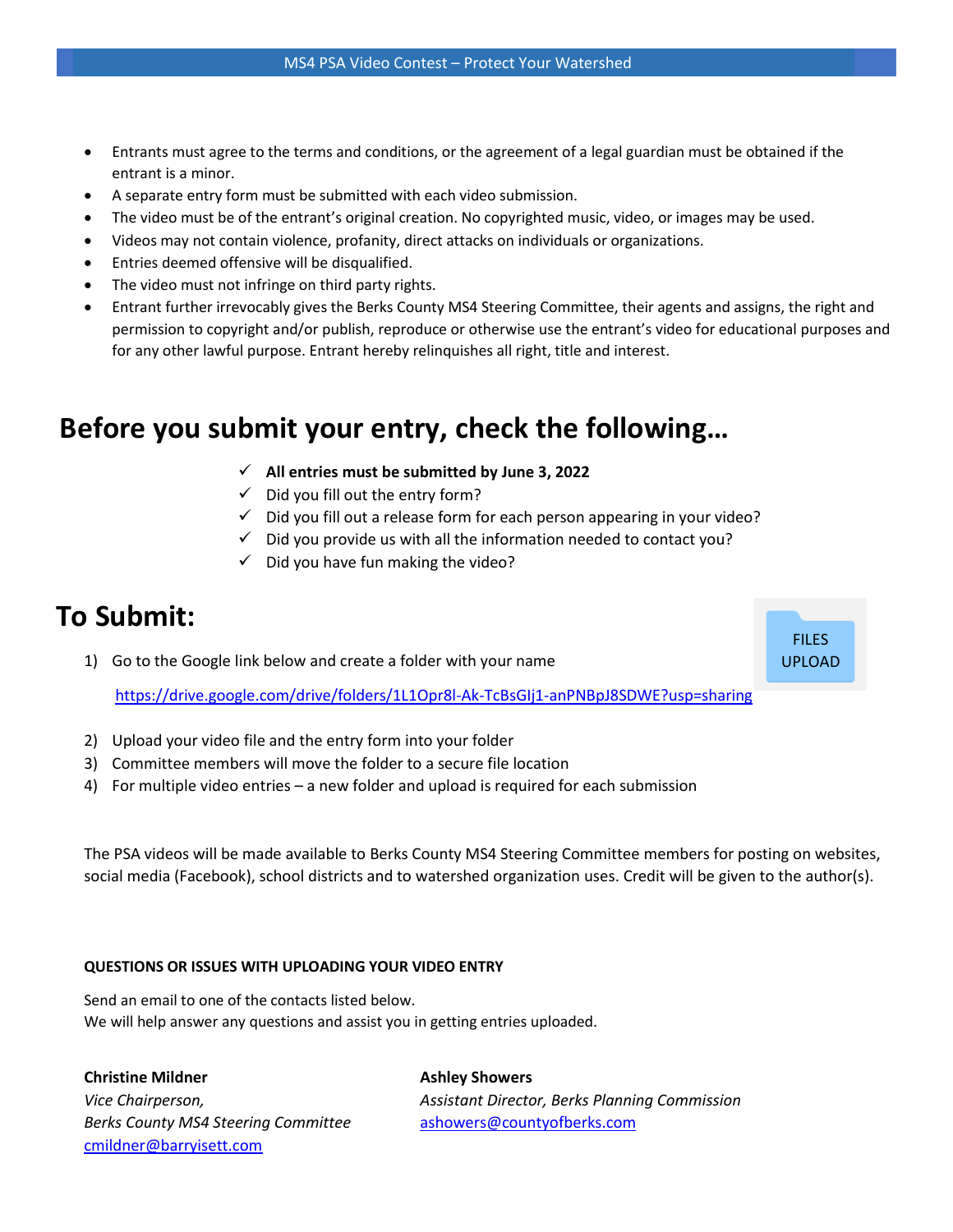## **VIDEO CONTEST ENTRY FORM**

Please read the attached contest rules carefully when completing the entry form. Print or type all information clearly. All entry forms must be completed in full and signed. Failure to do so will result in disqualification. If I am under the age of eighteen (18), Entrant's parents and/or legal guardians hereby consent, jointly and severally, to the terms of this Agreement and by signing this document, represent that they have the legal authority to do so.

| PHONE NUMBER: _____________________<br>SCHOOL NAME & GRADE: THE SCHOOL NAME & GRADE:                                                                                                                                          |  |  |  |
|-------------------------------------------------------------------------------------------------------------------------------------------------------------------------------------------------------------------------------|--|--|--|
| EMAIL ADDRESS: North and All Andrew Management and All Address: North All Andrew Management and All Andrew Management and All Andrew Management and All Andrew Management and All Andrew Management and All Andrew Management |  |  |  |
|                                                                                                                                                                                                                               |  |  |  |
| PICK A GROUP:                                                                                                                                                                                                                 |  |  |  |
| Group 1 - Elementary & Middle School Student                                                                                                                                                                                  |  |  |  |
| Group 2 - High School, Community College & College/University Student                                                                                                                                                         |  |  |  |
| PICK A CATEGORY:                                                                                                                                                                                                              |  |  |  |
| Category 1 - Animated Video                                                                                                                                                                                                   |  |  |  |
| Category 2 - Recorded Video                                                                                                                                                                                                   |  |  |  |
| <b>IDENTIFY YOUR VIDEO TOPIC:</b>                                                                                                                                                                                             |  |  |  |
| What causes those green, Algae Blooms?<br>Microplastics in our Waterways                                                                                                                                                      |  |  |  |
| Why you shouldn't put grass clippings into the street                                                                                                                                                                         |  |  |  |
| What do you like best about your local creek or watershed                                                                                                                                                                     |  |  |  |
|                                                                                                                                                                                                                               |  |  |  |
| BY MY SIGNATURE BELOW, I HEREBY ACKNOWLEDGE THAT I HAVE READ, UNDERSTAND AND AGREE TO THE TERMS<br>AND PROVISIONS OF THIS AGREEMENT, AND CERTIFY THAT I AM THE PRODUCER AND EDITOR OF THIS VIDEO.                             |  |  |  |
| DATE:                                                                                                                                                                                                                         |  |  |  |

LEGAL GUARDIAN'S SIGNATURE: DATE:

INCLUDE THIS COMPLETED FORM WITH YOUR VIDEO SUBMISSION